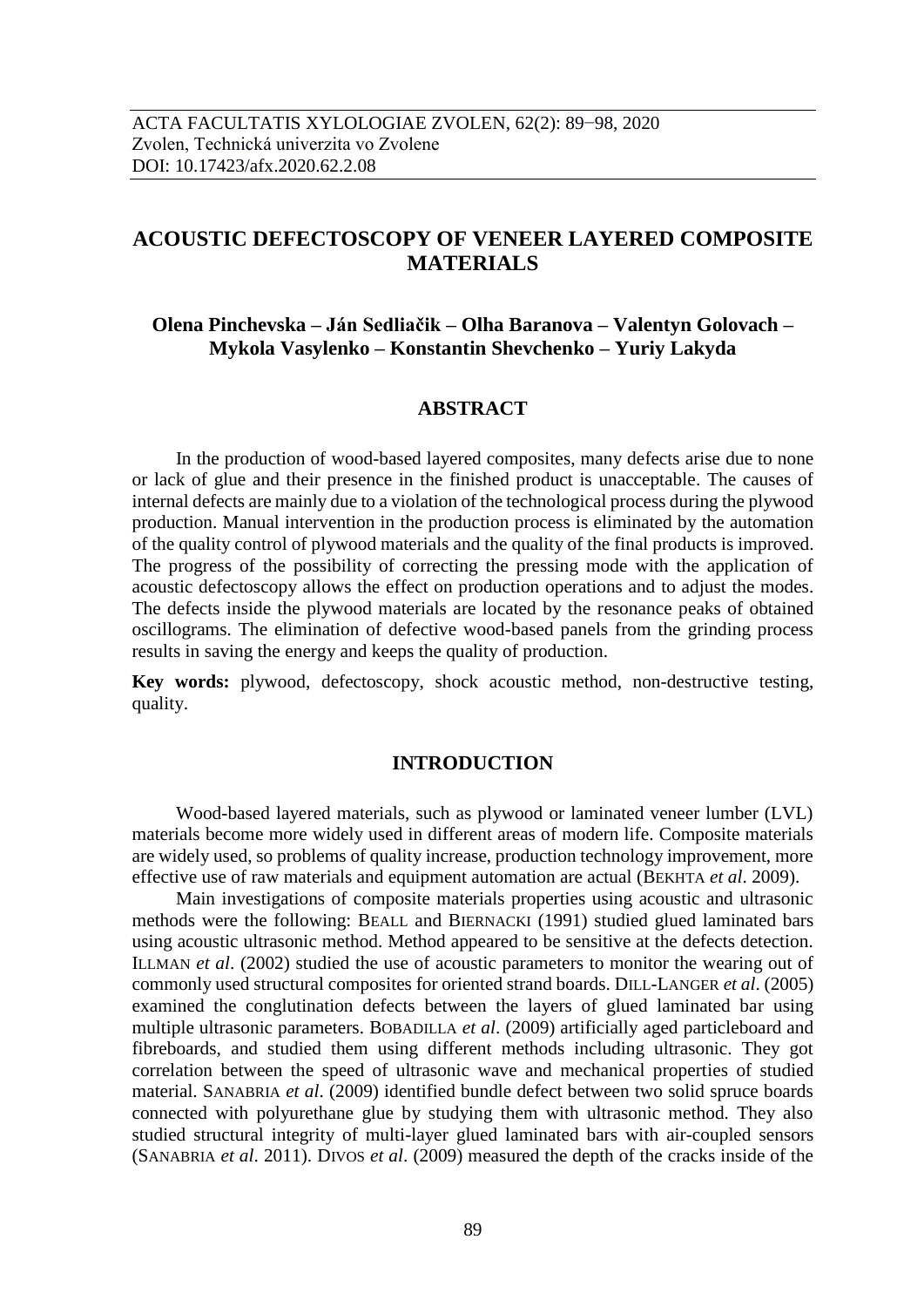glued laminated timber with ultrasonic method. BUCUR (2011) carried out the research of wooden composites using both low and high frequency methods.

The task of significant composite materials quality increment can be solved by improvement of product quality testing methods. Main requirements for non-destructive testing are following: ability to perform effective testing on the different production stages; ability to control as many parameters as possible; coordination of quality control time with technological equipment operation time; high certainty of testing results; ability to automate technological processes control, using signals from testing equipment; high reliability of defectoscopy equipment and ability to use it in different conditions; easy testing method, equipment accessibility in production conditions. Such requirements are matched by the shock acoustic non-destructive testing equipment (STROBEL *et al.* 2018, WEN *et al.* 2020).

The purpose of this study is to create a rheological model including mass, elasticity and strength of plywood panels based on the free oscillations method.

#### **MATERIAL AND METHODS**

The experiments were carried out using plywood produced by PJSC «Plywood and Slabs» (Kyiv) from hardwoods of Kyiv region such as birch (*Betula*) and alder (*Alnus*). Bundle defect was artificially modelled by pasting of two plywood samples with planned defect area from  $S_l = 0.0079$  m<sup>2</sup> to  $S_2 = 0.042$  m<sup>2</sup> and depth from 0.004 m to 0.02 m. The measurements were made at the temperature of  $20 \pm 2$  °C and humidity of 60%. The samples were prepared with the use of PVA adhesive grade D-54P.

The research is based on the free oscillations method. Veneer layered composite materials are solid patchy material that consists of two or more components with clear border between them (BEKHTA *et al*. 2009). In the case of bundle defect presence, the area with defect can be presented as two layers, fixed on the edges with air bubble between them. Figure 1 shows formalized image of such defect. Considering upper and lower areas of a defect as a package of absolutely solid bodies with linear springy and viscous elements of the panel, the model of bundle defect can be obtained.



**Fig. 1 Section of composite materials region with defect (air layer).**

Figure 2 shows rheological model of veneer layered composite materials area. Each area of composite materials defect with mass *m* is characterized by elasticity:

$$
C = \frac{E \cdot S}{l} \tag{1}
$$

where: *C* is elasticity of composite materials rheological model (CMRM) element [N/m],

*Е* is elasticity modulus of CMRM element (Pa),

*S* is area of CMRM element section  $(m^2)$ ,

*l* is thickness of CMRM element (m).

Mass of the panel is equal to:

$$
m = \rho \cdot S \cdot l \tag{2}
$$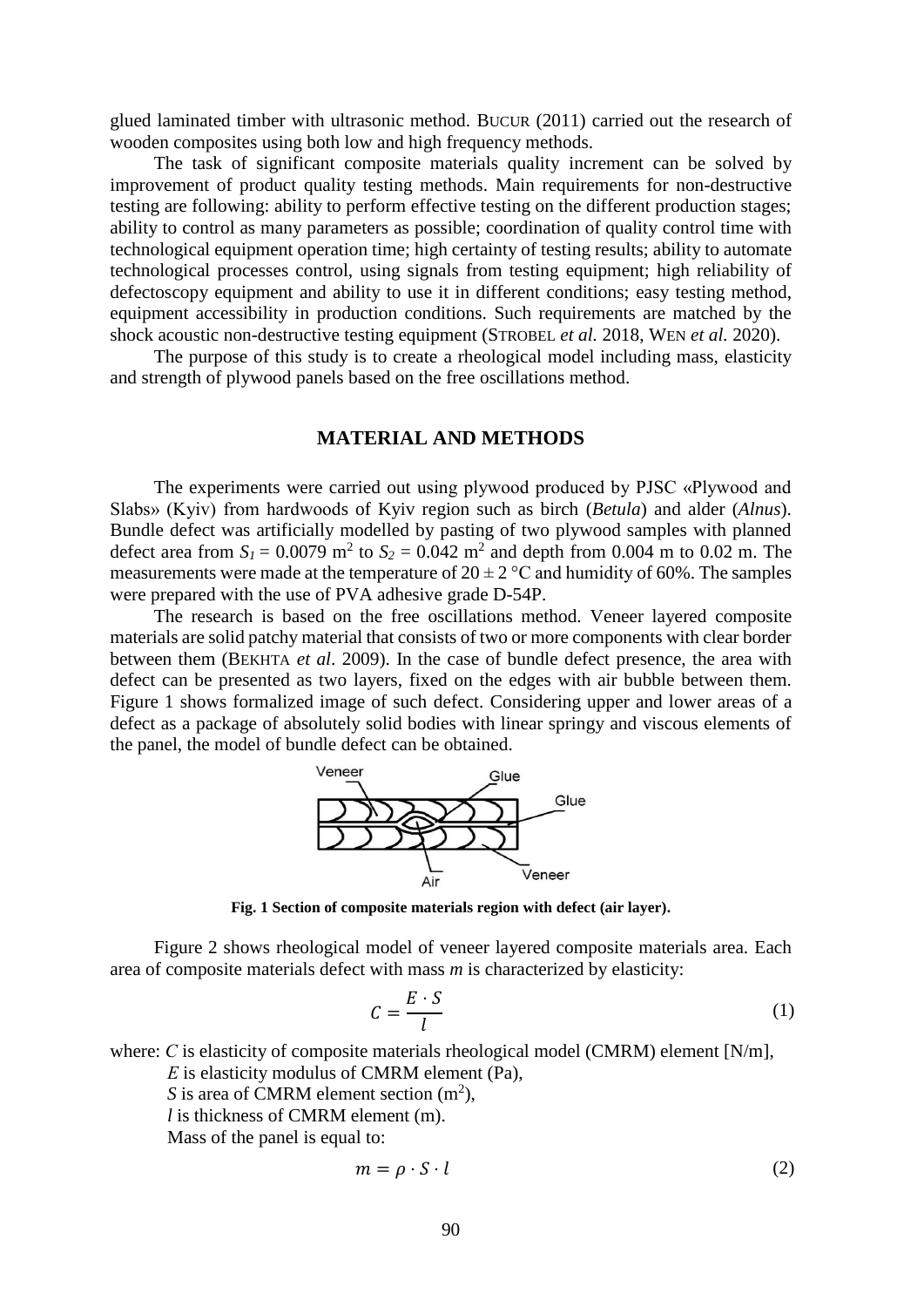where:  $\rho$  is CMRM element density (kg/m<sup>3</sup>).

$$
\eta = \ln \frac{A_1}{A_2} \tag{3}
$$

where:  $\eta$  is a coefficient, characterizing the viscosity of the panel,  $s^{-1}$ ,

*A*<sup>1</sup> and *A*<sup>2</sup> are amplitudes of CMRM element region oscillations [mm].

Such representation of defect model allows to suggest that shock influence on the composite materials will cause the acoustic oscillations with form and amplitude depending on the composite materials structure (BEKHTA *et al*. 2015, BEKHTA *et al*. 2016). Analysis of such oscillations spectrum at different areas of composite materials will allow to locate the defect.



**Fig. 2 Veneer layered composite material rheological model.**

## **RESULTS AND DISCUSSION**

Plywood defect model allows to calculate the resonance properties of the defect and parameters of measuring device parameters to control such defects. For bundle defect and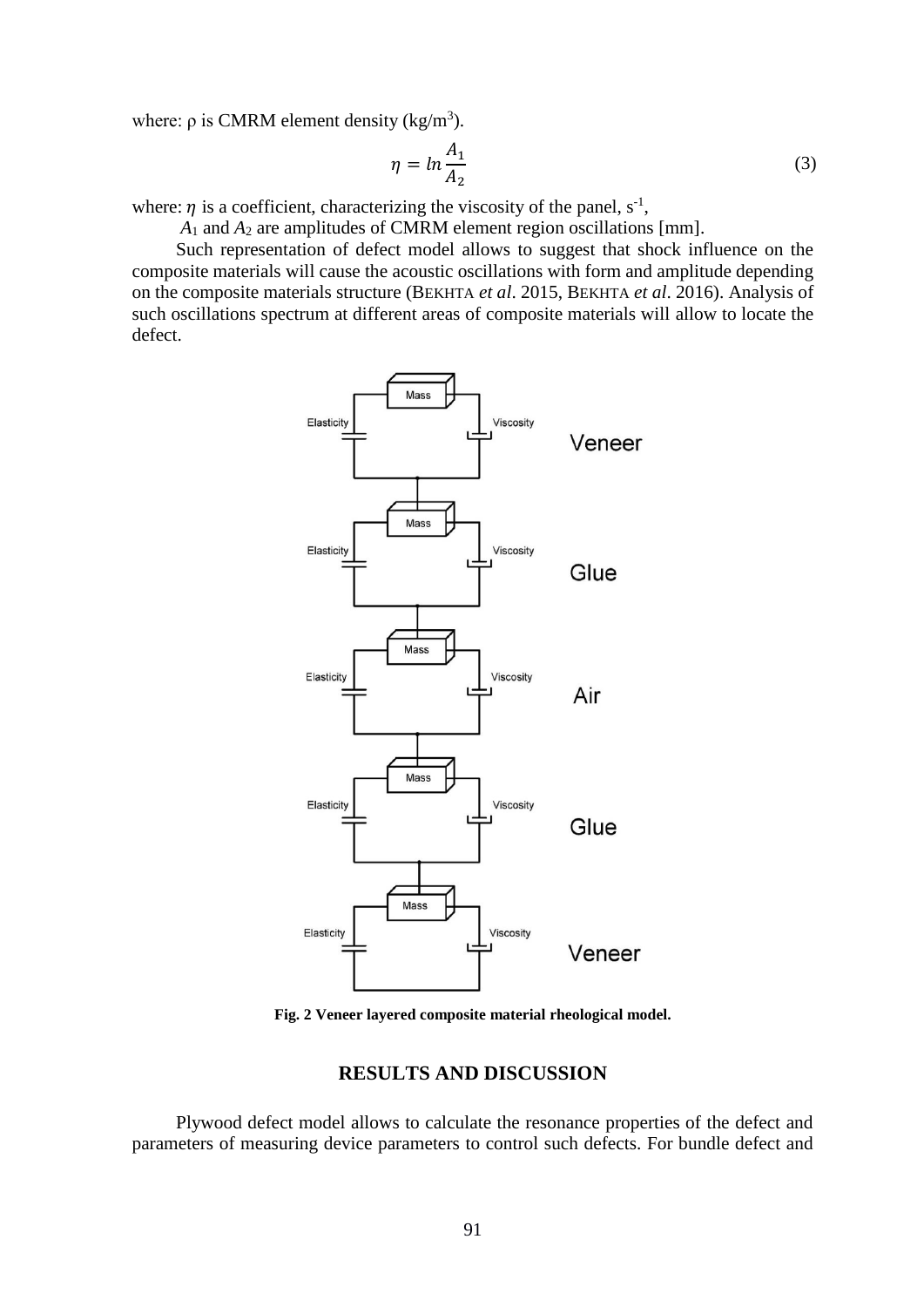shock acoustic method such parameters are resonance frequencies of defect elements oscillations amplitude and damping of oscillations.

It is also necessary to calculate the impact force of measuring device hammer (Fig. 3) on the controlled region. Hammer must not damage the controlled material and have sufficient energy to cause oscillations inside the plywood which can be measured by the sensor with needed accuracy. For example, the strength of undamaged pine tree wood while compressing along the fibres is equal to 40 MPa. With the force directed across the fibres the strength does not exceed 6.5 MPa. Inhomogeneity of wood structure and presence of defects significantly (up to 30%) reduces compressive strength of wood. According to this, the impact force on the composite materials surface must not exceed about 4 MPa (LAGAŇA and ROHANOVÁ 2014).



**Fig. 3 The scheme of non-destructive testing device.**

Metal hammer with mass *m* and rigidly connected with piezo is held at the height *h*  over the plywood surface by the electromagnet. After turning the electromagnet off, it fell with acceleration *a* on the tested region of plywood. After the impact electrical charges proportional to the collision impulse appeared on the piezo. Hammer movement can be described by the following equation:

$$
-cx = m_h a \tag{4}
$$

where:  $c$  is elasticity of plywood,  $(N/m)$ ,

*x* is value of plywood crimp (mm),

 $m_h$  is mass of hammer (kg),

*a* is acceleration of hammer  $(m/s<sup>2</sup>)$ .

Solution of this equation (4) with initial conditions  $x(0) = v_0 = 0$  presented in (PANOVKO, 1991) can be written, as:

$$
x = \frac{x_0}{\rho} \cdot \sin \rho t \tag{5}
$$

where  $\rho$  is coefficient that can be calculated:

$$
\rho = \sqrt{\frac{c}{m}}\tag{6}
$$

According to this maximum, the maximum force of plywood compression will be equal to:

$$
F_{max} = C \cdot x_{max} = v_0 \sqrt{m \cdot C} \tag{7}
$$

where  $v_0$  is oscillating speed, (m/s).

Placing the hammer at the altitude  $h = 0.1$  m its speed in the moment of contact with the surface will be: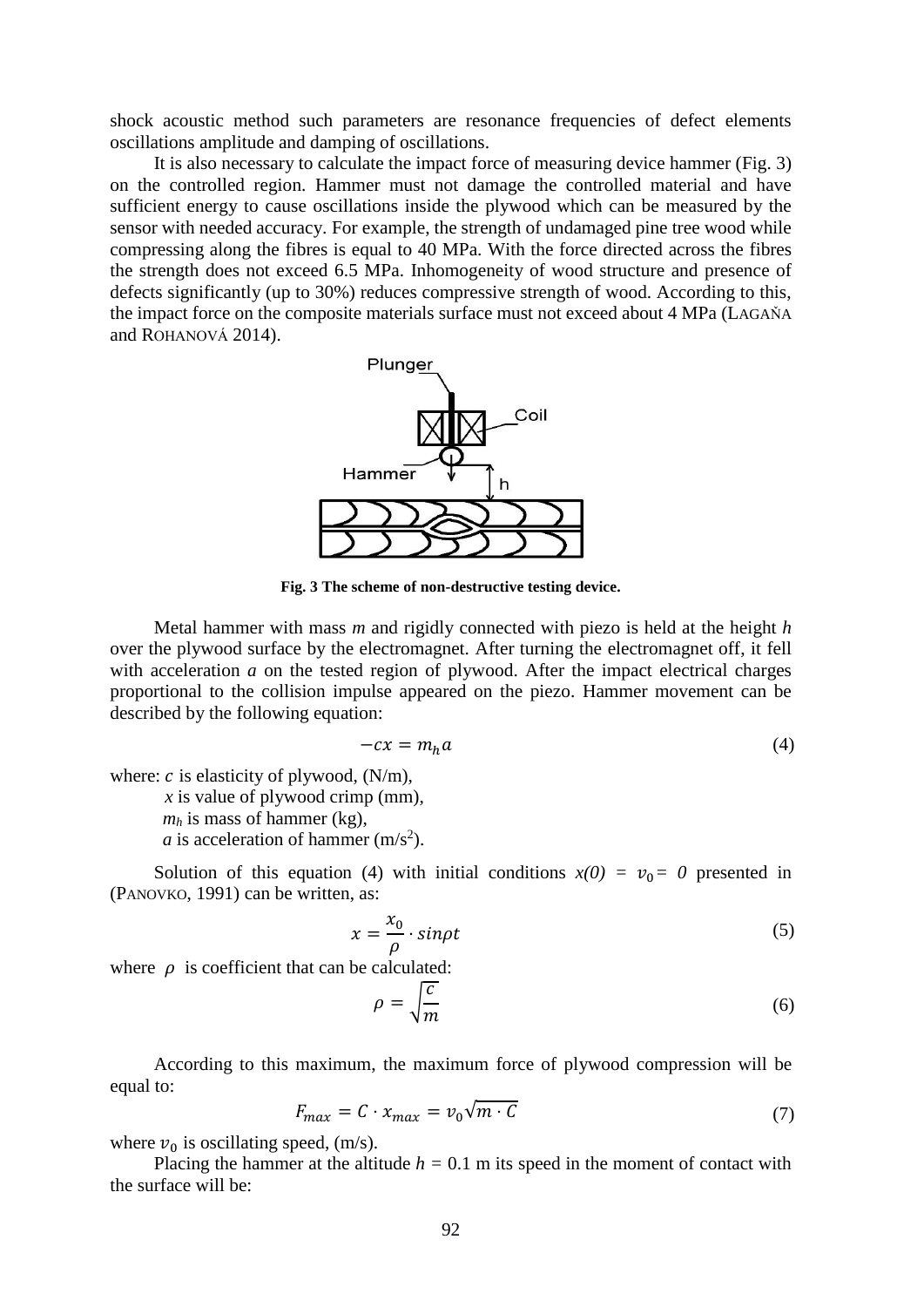$$
v = \sqrt{2gh} = \sqrt{2 \cdot 9.8 \cdot 0.1} = 1.4(m/s)
$$
\n(8)

For approximate calculation of maximum impact strength, following values were applied: mass of the hammer  $m = 0.05$  kg, wood elasticity modulus  $E = 10000$  MPa, defect section area  $S = 0.0001$  m<sup>2</sup>, defect length  $l = 0.2$  m.

Substituting these values into equation (7) we will obtain:

$$
F_{max} = v \cdot \sqrt{m \cdot E \cdot \frac{S}{l}} = 1.4 \cdot \sqrt{0.05 \cdot 10000 \cdot 10^6 \cdot \frac{0.0001}{0.1}} = 990 \text{ (Pa)}
$$
 (9)

Calculated value of plywood compression is much less than the strength of wood (0.000990MPa << 4MPa) that guarantees the non-destructive testing of plywood by the selected method when using hammer with parameters described above.

After the impact the controlled region, presented as the thin plate, this will compress and transfer the speed to the neighbouring region (BABAKOV 1968). Elasticity forces that occur in the plate will deform the next layer. Elasticity forces of the second layer will stop the first layer and the second layer will get the speed. In such case the first layer will stop and the second layer will start to move and compress. Layer deformation will move across the plywood. This phenomenon is called the elastic wave that moves the initial impulse through the plywood panel.

There are different types of elastic waves: longitudinal (compression and stretching) lateral (offset waves), flexural, surface longitudinal (Rayleigh waves), surface lateral (Lyav waves) according to BABAKOV 1968. Inside the plywood flexural waves will prevail because the thickness of material is much smaller than the length of elastic wave that spreads inside.

Measurement device hammer transfers the kinetic energy to the regions of controlled material and changes their inner energy. Material areas kinetic energy density inside the elastic wave is equal to:

$$
E_k = \frac{1}{2} \cdot \rho \cdot v^2 = \frac{1}{2} \cdot \rho \cdot \omega^2 \cdot A^2(J)
$$
 (10)

where:  $\omega$  is circular frequency of oscillations[1/s].

For entire panel it will be equal:

$$
E_k' = \frac{1}{2} \cdot \rho \cdot v^2 \cdot V = \frac{1}{2} \cdot m \cdot v^2 \tag{11}
$$

where:  $V$  is panel volume  $[m<sup>3</sup>]$ .

Kinetic energy obtained by the plywood is proportional to the kinetic energy of the hammer and depends on its mass and speed. Measuring the oscillatory speed *v* of plywood panel, there is possible to make decision about its mechanical properties and presence of inner defects.

Oscillatory speed can be obtained from the differential equation of oscillations:

$$
D\left(\frac{\partial^4 \omega}{\partial x^4} + 2\frac{\partial^4 \omega}{\partial x^2 \partial y^2} + \frac{\partial^4 \omega}{\partial y^4}\right) - \frac{Y h f_0^2 \omega}{g} = 0\tag{12}
$$

where:  $D = \frac{E h^3}{12(4)}$  $\frac{Eh}{12(1-\nu)}$  is cylindrical rigidity of the panel in bending (kg/m),

*x*, *y* are coordinate axes,  $f_0$  is own oscillations frequency (Hz),

*g* is free fall acceleration,

 $\gamma$  is specific weight of plywood, (kg/m<sup>3</sup>).

Longitudinal and transverse oscillations are related both through motion equations and through boundary conditions. For low-frequency oscillations, transverse movements exceed longitudinal ones. Transverse and longitudinal oscillations can be considered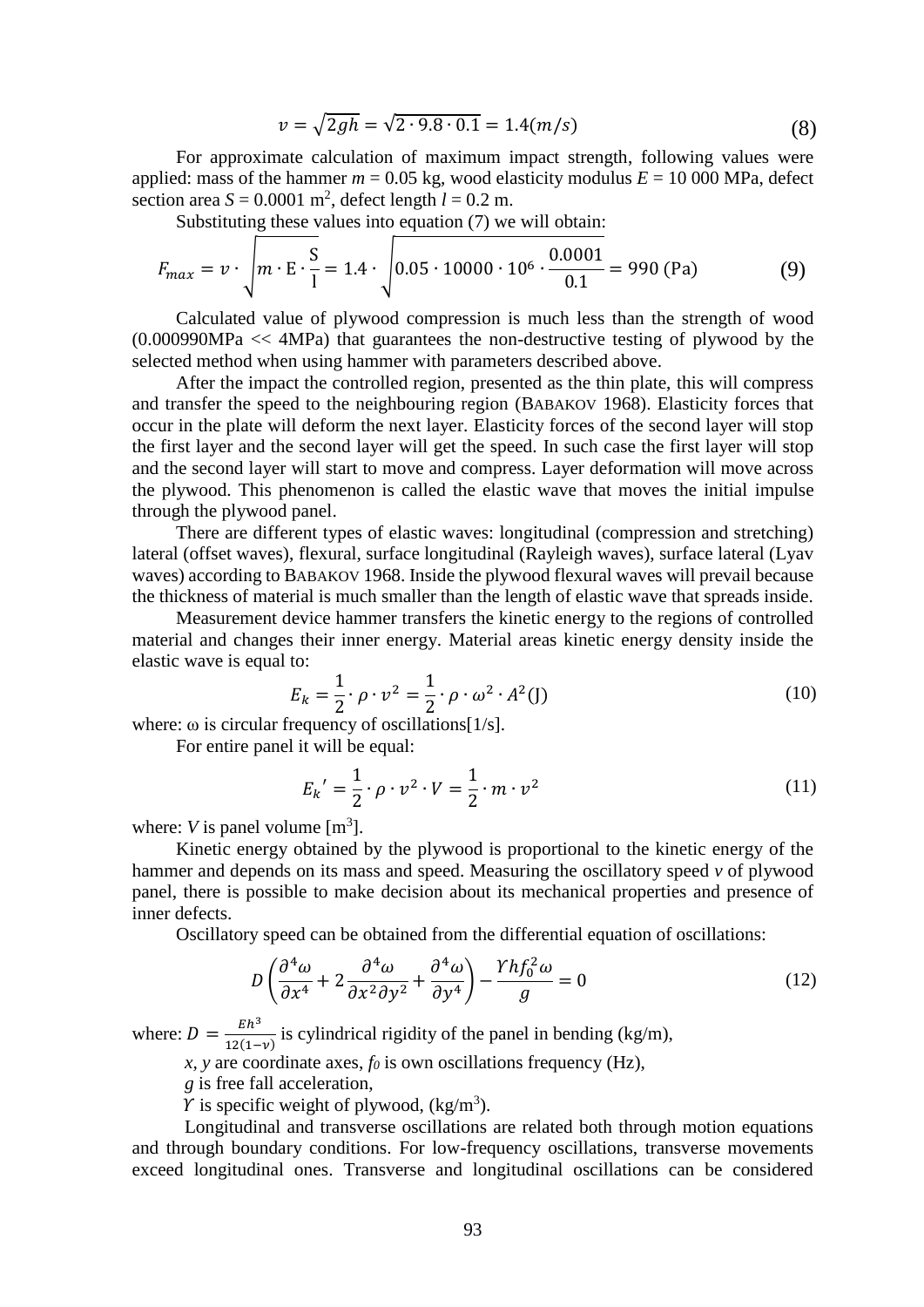separately, ignoring the relationship between them. In this case, an anisotropic beam can be considered as isotropic.

In addition, the task was to find the approximate frequency domain of the sample oscillations. The exact values of oscillations were found experimentally. Therefore, this formula was used in the work (TOVSTIK 2014).

Solution of equation (12) defines the oscillations form that depends on boundary conditions. During the oscillations the surface of panel is divided by the nodal lines  $\omega_i(x, y)$  $= 0$  into the regions where the oscillations will be in the same or in the opposite phases.

Uniformity of composite materials surface properties will be ensured in case the node lines cross the surface only at the edges and nowhere else (AYDIN *et al*. 2017). Therefore,  $\omega_i(x, y) = 0$  only along the lines  $x = 0$ ,  $x = a$ ,  $y = 0$ ,  $y = b$ . Here, a and b are dimensions of the panel along the *x* and *y* axis accordingly. These conditions can be fulfilled in the case when the plate is fixed on all four edges that corresponds to the case when the plate is located over the defect. Forms of oscillations for plates with equal areas in the defect position with the given border conditions can be written down as:

$$
\omega(x, y) = \sum_{ij}^{\infty} A_{ij} \cdot \sin \frac{i\pi x}{a} \cdot \sin \frac{i\pi y}{b}
$$
 (13)

where:  $A_{ij}$  *is* oscillations amplitude [m].

The first part of equation 13 never becomes equal to zero inside the plate and only on the edged  $\omega_{11}(x, y) = 0$ . Therefore, the nodal lines do not cross the plywood region surface and all elements will oscillate according to the following equation:

$$
\omega(x, y, t) = \omega_{11} \cdot \sin(x, y) \cdot s \in (pt + \alpha) = \alpha_{11} \cdot \sin \frac{\pi x}{a} \cdot \sin \frac{\pi y}{b} \cdot \sin(pt + \alpha)
$$
(14)

Plate regions will simultaneously displace into the same direction reaching the maximum displacement values and simultaneously pass through the equilibrium position. This is the first own oscillation of the panel. Its frequency can be determined from the equation (BARANOVA 2015):

$$
f_{01} = \pi^2 \cdot \left(\frac{1}{a^2} + \frac{1}{b^2}\right) \cdot \sqrt{\frac{Dg}{\gamma h}}
$$
 (15)

Such oscillations will fade during some period of time. The dissipative forces related to the fastening points and the environment resistance are considered to be the reason of damping. The oscillations energy is spent to overcome this resistance that results in decrease of oscillations amplitude peak values (BARANOVA, 2015). Peak values can be obtained from equations:

$$
a_1 = a e^{-\eta t} \tag{16}
$$

$$
a_2 = a e^{-\eta (t_1 + T)} \tag{17}
$$

where:  $t_I$  is the time of the first biggest displacement (s),

*η* is plate viscosity coefficient,

$$
T = \frac{2\pi}{\sqrt{p^2 + n^2}}
$$
 is period (s).

Coefficient  $\eta$  can be obtained from the logarithmic oscillations decrement equation:

$$
\delta = \eta T = \ln \frac{a_i}{a_{i+1}} \tag{18}
$$

Considering the supports inelastic the equation of forced oscillations after the influence of outer force  $F(\tau)$  can be written as follows: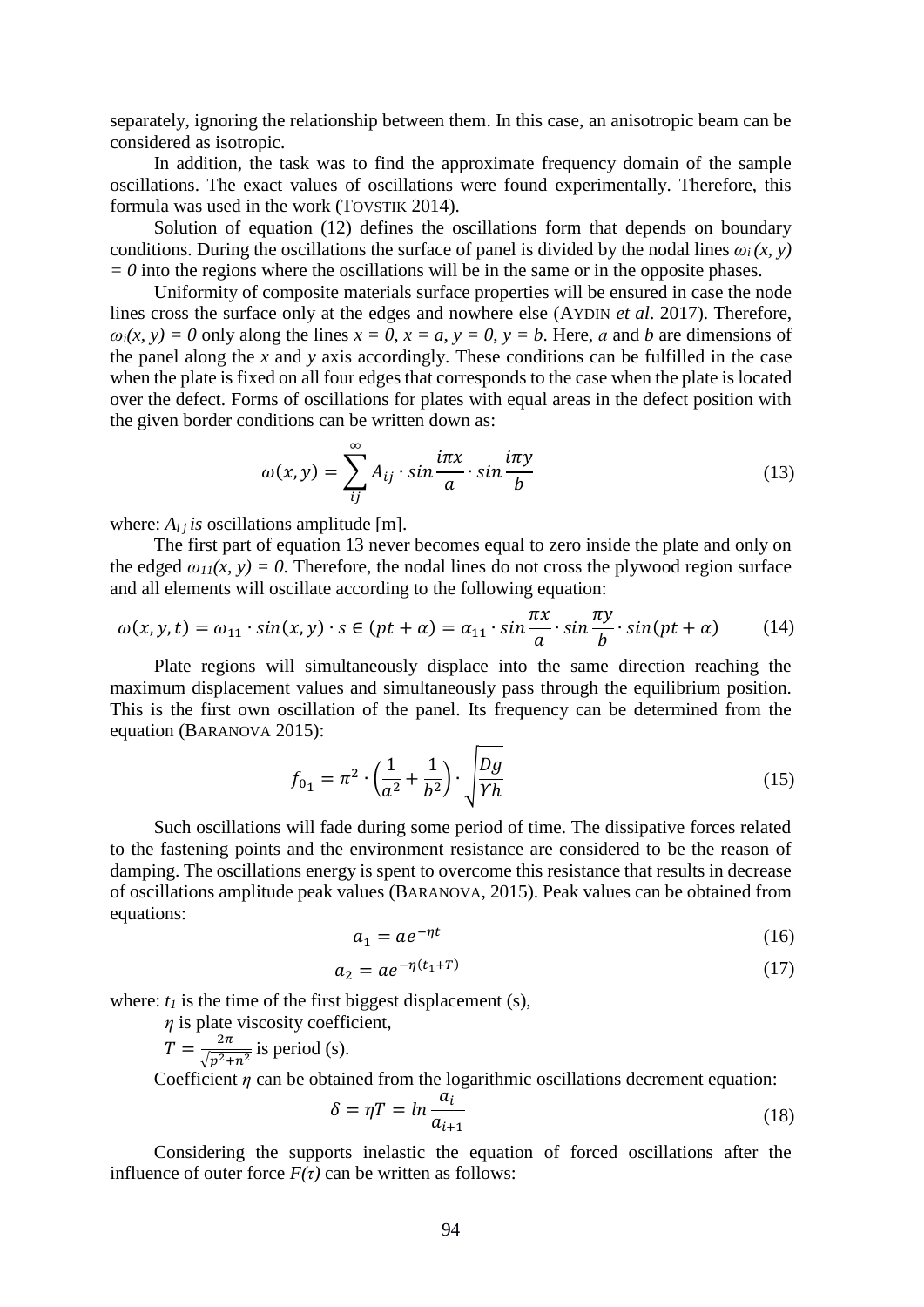$$
\frac{d^2\omega}{dt^2} + 2n\frac{d\omega}{dt} + f_0^2 \omega = \frac{F(\tau)}{m}
$$
\n(19)

where:  $F(\tau)$  is force that acts on the panel (N),

*τ* is impact duration (s).

Common solution for equation (19) is:

$$
\omega = \frac{1}{m f_0} \int_0^t F(\tau) e^{-n(t-\tau)} \cdot \sin f_0(t-\tau) d\tau
$$
\n(20)

where  $f_0 = \sqrt{f_0^2 - \eta^2}$ .

Experiments showed significant difference of spectrum parameters of piezo output signals in the case of presence and absence of defects in the controlled area. Experiments were performed on the samples of five-layer plywood with the thickness of 7 mm (Fig. 4).



**Fig. 4 Approbation device for defect control.**

As the sensor was used a piezo-element with diameter 10 mm and thickness 1 mm, rigidly fixed on the hammer and electrically connected to the digital oscilloscope OSCILL (PINCHEVSKA, 2019). Oscillograms in Figure 5 show the output signal from piezo sensor in the region without defect. Oscillograms in Figure 6 show the output signal from piezo sensor in the region with defect. Both oscillograms allow to draw following conclusions:

 in the case of hammer impact on the surface of non-defective area resonates the whole panel, oscillogram has one resonance peak (Fig. 5, b) and oscillations have the form of damping sine (Fig 5, a);



**Fig. 5 Oscillograms from non-defective region.**

 in the case of hammer impact on the surface of non-defective area different regions resonates so additional resonance peaks occur (Fig. 6, b);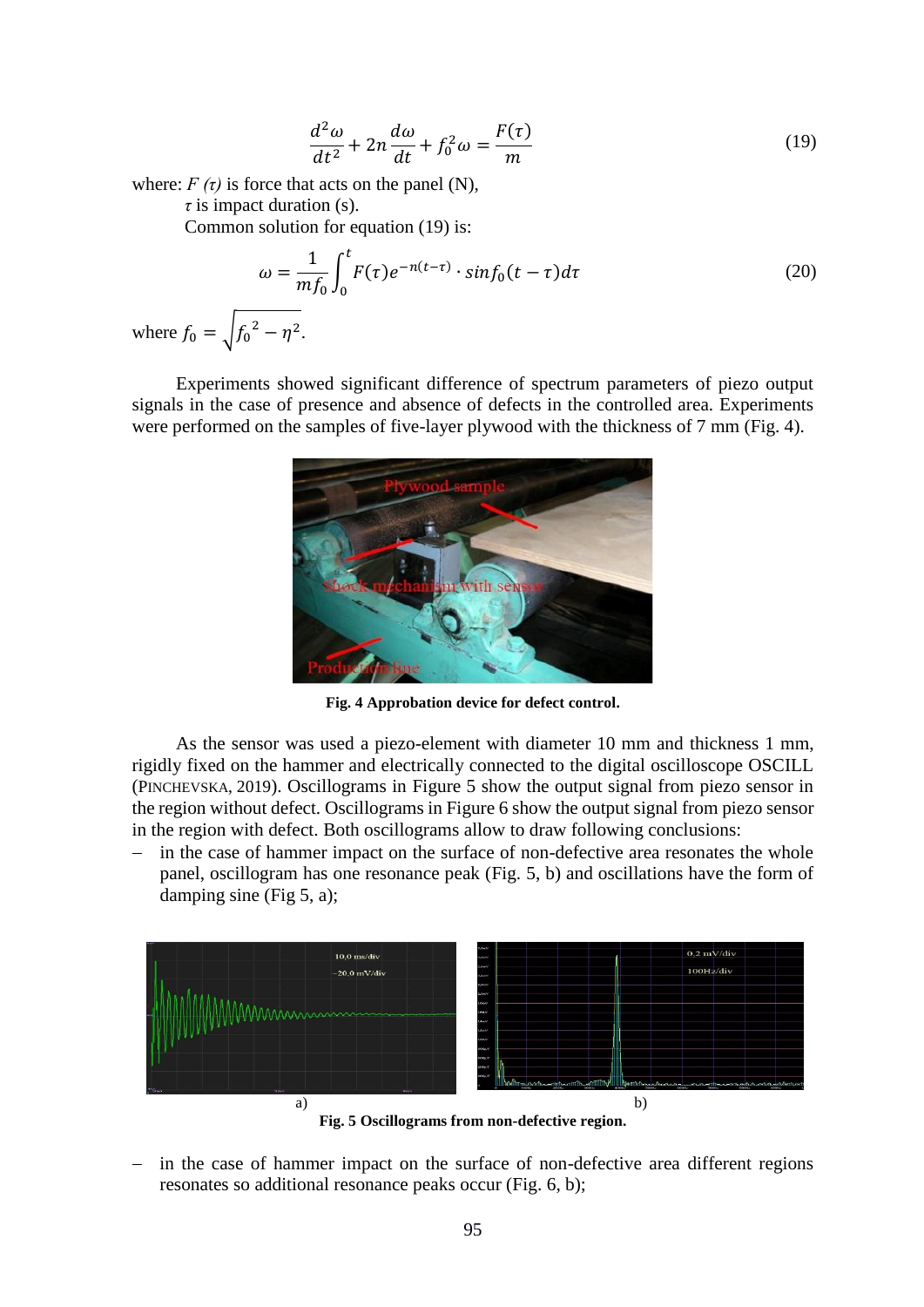

**Fig. 6 Oscillograms from defective region.**

 controlling the number of resonance peaks it is possible to locate the defects inside the plywood.

The given mathematical model explains the occurrence of acoustic oscillations of different shapes under the influence of the shock method. The compression index of plywood (990 Pa) is calculated, which is much less than the strength limit of wood (4 MPa), which will guarantee a non-destructive testing. Mathematically substantiated the magnitude of the output signal of the piezoelectric element, which is affected by: the mass of the plywood, which interacts with the impact of the drummer; the force F with which the drummer acts on the surface of the plywood; oscillation frequency and viscosity.

Factors influencing the output signal are the depth of the defect, its location in the sample and the area of the defect. The research was carried out on defect-free and defective areas of plywood. Regression analysis of the influence of the defect characteristics on the parameters of the output signal of the shock sensor showed that the number of pulsations is affected by all factors almost equally; the frequency of free oscillations is most influenced by the factor of the location of the defect, which is positive for control, but is not sensitive to determine the area of the defect; the coefficient of harmonic distortion is most affected by the area of the defect, while other factors have little effect, which makes this parameter the most accurate for control. So, controlling additional parameters will allow further increase the accuracy of defect detection.

## **CONCLUSIONS**

Proposed rheological model includes mass, elasticity and viscosity of each veneer layered composite materials component: veneer, glue and air. Such model explains the appearance of oscillations with different form after the shock influence. The analysis of the hammer sensor oscillograms shows that when the hammer of the measuring instrument is exposed to the plywood, if there is no defect, the whole area of the sample begins to resonate. There is one resonance and the oscillogram has the form of a sinusoid falling in amplitude. When the hammer is operated as a measuring device on area of the defective plywood, different areas of the sample begin to resonate. Moreover, resonances appear in the range of the piezoelectric sensor. The number of resonances, the character of the layering and its place on the sheet of plywood can be assessed. Therefore, that in the case of a stratification defect, the integrity of the material is broken and two or more elements appear in the defect area, which have their spectrum of resonance frequencies. The analysis of the reaction of the section of the controlled material to the impacts was carried out to determine the characteristics of electrical signals on the piezoelectric sensor during the detection of defects.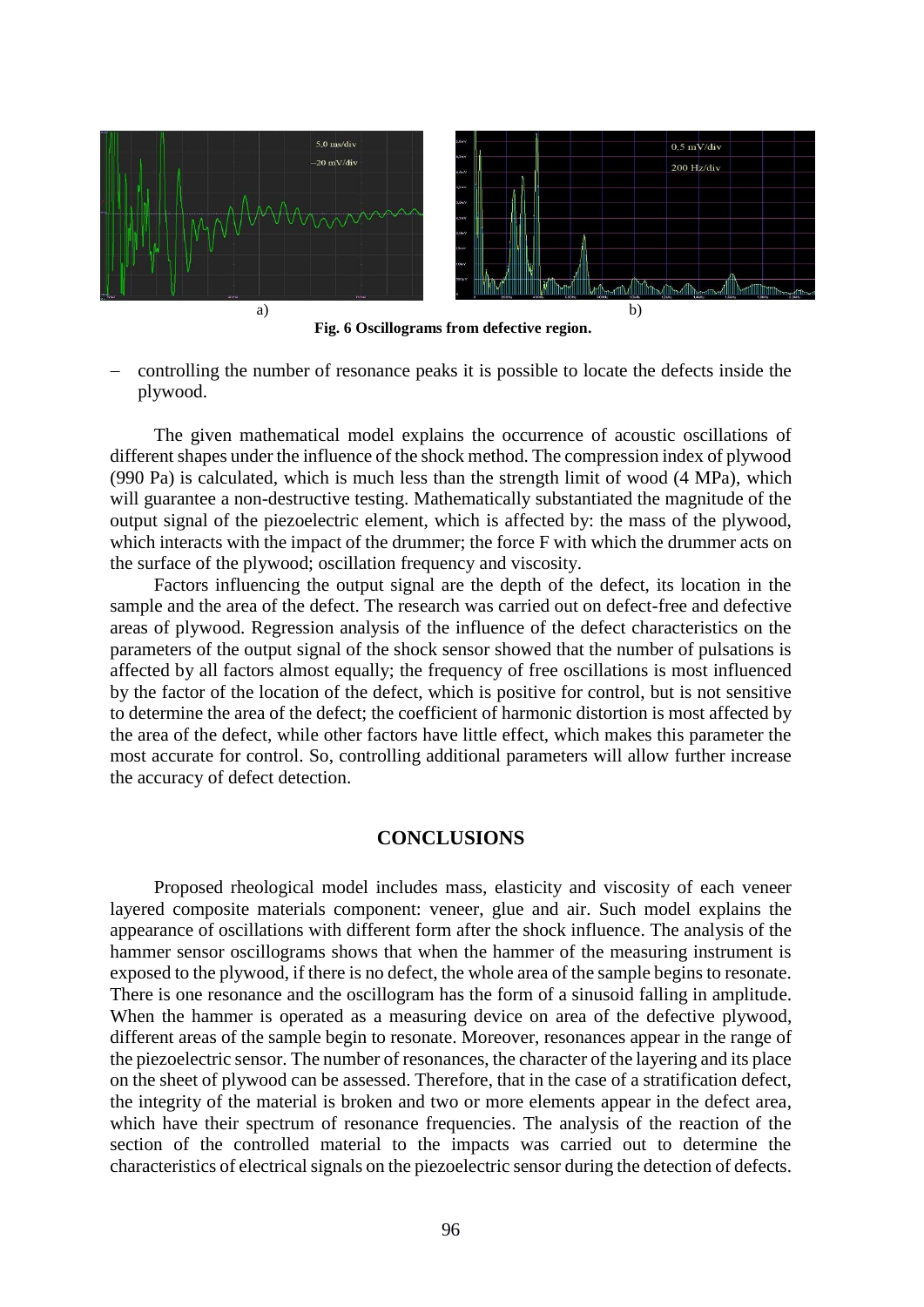#### **REFERENCES**

AYDIN, I., DEMIRKIR, C., COLAK, S., COLAKOGLU, G. 2017. Utilization of bark flours as additive in plywood manufacturing. In European Journal of Wood and Wood Products 75(1), 2017, p. 63–69. BABAKOV, N.M. 1968. Teoriya kolebaniy. Nauka, Moscow, 1968.

TOVSTIK, P.E., TOVSTIK, T.P. 2014. Svobodnye kolebaniya anizatropnoj balki. In Vestnik SPbGU, Ser.1. T.1 (59), 2014, p. 599–607.

BARANOVA, O.S. 2015. Defektoskopiya kompozytnyh materialiv z zastosuvannyam udarnoakustychnogo metodu neruynivnogo kontrolyu. In Vasnyk KNUTD, No 6(92), 2015.

PINCHEVSKA, O., BARANOVA, O., GORBACHOVA, O., GANDZUK, V. 2019. Research of plywood quality by acoustic methods. IOP Conference Series: Materials Science and Engineering, 2019.

BEALL, F.C., BIERNACKI, J.M. 1991. An approach to the evaluation of glulam beams through acousto-ultrasonics. In 8<sup>th</sup> International Nondestructive Testing and Evaluation of Wood Symposium. Vancouver, 1991, p. 73–88.

BEKHTA, P., HIZIROGLU, S., SHEPELYUK, O. 2009. Properties of plywood manufactured from compressed veneer as building material. In Materials & Design 30(4), 2009, p. 947–953.

BEKHTA, P., ORTYNSKA, G., SEDLIAČIK, J. 2015. Properties of modified phenol-formaldehyde adhesive for plywood panels manufactured from high moisture content veneer. In Drvna Industrija 65(4), 2015, p. 293–301.

BEKHTA, P., SEDLIAČIK, J., SALDAN, R., NOVÁK, I. 2016. Effect of different hardeners for ureaformaldehyde resin on properties of birch plywood. In Acta Facultatis Xylologiae Zvolen, 58(2), 2016, p. 65–72.

PANOVKO Y.G. Vvedenie v teoriyu mekhanicheskih kolebanij. Nauka, Moscow,1991.

BOBADILLA, I., DE HIJAS, M.M., ESTEBAN, M., ÍÑIGUEZ, G., ARRIAGA, F. 2009. Nondestructive methods to estimate physical and biological aging of particle and fibre boards. In Proceedings of the 16th International Symposium on Nondestructive Testing of Wood. Beijing, 2009, p. 222–228.

BUCUR, V. 2011. Delamination in wood, wood products and wood based composites. Springer Netherlands. 2011, 401 p. eBook ISBN 978-90-481-9550-3.

DILL-LANGER, G., BERNAUER, W., AICHER, S. 2005. Inspection of glue-lines of glued-laminated timber by means of ultrasonic testing. In Proceedings of the  $14<sup>th</sup>$  International Symposium on Nondestructive Testing of Wood. Eberswalde, 2005, p. 49–60.

DIVOS, F., SZALAI,J., GARAB,J., TOTH, A. 2009. Glued-laminated timber evaluation. In Proceedings of the 16th International Nondestructive Testing and Evaluation of Wood Symposium. Beijing, China, 2009. p. 287–293.

ILLMAN, B.L., YANG, V.W., ROSS, R.J., NELSON, W.J. 2002. Nondestructive evaluation of oriented strand board exposed to decay fungi. In Proceedings of the  $33<sup>rd</sup>$  Annual Meeting of the International Research Group on Wood Preservation, Cardiff, 2002, 6 p.

L[AGAŇA](https://www.researchgate.net/profile/Rastislav_Lagana?_sg=3nY-jdg6tRNzFSN3SDGkAf8hUCyfLyGeS9HPKuec0H2J1aSDHdtnC6sk1VRw2vzUyvaaBzE.1sojf_TcDsOeHPtn9HopSZADa3oMvfijzDf1rTtpf3Mz0D6NB7GA5Fk6sU74LvMV5xnpaema_UpfcztIVjGpGQ), R., R[OHANOVÁ](https://www.researchgate.net/scientific-contributions/2089946525_A_Rohanova?_sg=3nY-jdg6tRNzFSN3SDGkAf8hUCyfLyGeS9HPKuec0H2J1aSDHdtnC6sk1VRw2vzUyvaaBzE.1sojf_TcDsOeHPtn9HopSZADa3oMvfijzDf1rTtpf3Mz0D6NB7GA5Fk6sU74LvMV5xnpaema_UpfcztIVjGpGQ), A. 2014. Prediction of modulus of elasticity using acoustic characteristics. In [Acta Facultatis Xylologiae](https://www.researchgate.net/journal/1336-3824_Acta_Facultatis_Xylologiae) Zvolen, 56(1), 2014, p. 5–12.

ROSS, R.J. 2015. Nondestructive evaluation of wood: second edition. Madison, WI, Forest Products Laboratory, 2015, 169 p.

SANABRIA, S.J., FURRER, R., NEUENSCHWANDER, J., NIEMZ, P., SENNHAUSER, U. 2011. Monitored assessment of structural integrity of multilayered glued laminated timber beams with air-coupled ultrasound and contact ultrasound imaging. In: Proceedings of the  $17<sup>th</sup>$  Symposium Nondestructive Testing of Wood, Sopron, 2011, p. 359–366.

SANABRIA, S.J., MUELLER, C., NEUENSCHWANDER, J., NIEMZ, P., SENNHAUSER, U. 2009. Aircoupled ultrasound inspection of glued solid wood boards. In Proceedings of the 16<sup>th</sup> International Nondestructive Testing and Evaluation of Wood Symposium. Beijing, China, 2009. p. 281–286.

STROBEL, J.R.A., DE CARVALHO, M.A.G., GONÇALVES, R., PEDROSO, C.B., DOS REIS, M.N., MARTINS, P.S. 2018. Quantitative image analysis of acoustic tomography in woods. In European Journal of Wood and Wood Products 76(5), 2018, 1379–1389.

WEN,J., LI, Z., XIAO J. 2020. Noise removal in tree radar B-scan images based on shearlet. In Wood Research 65(1), 2020, p. 1–12.